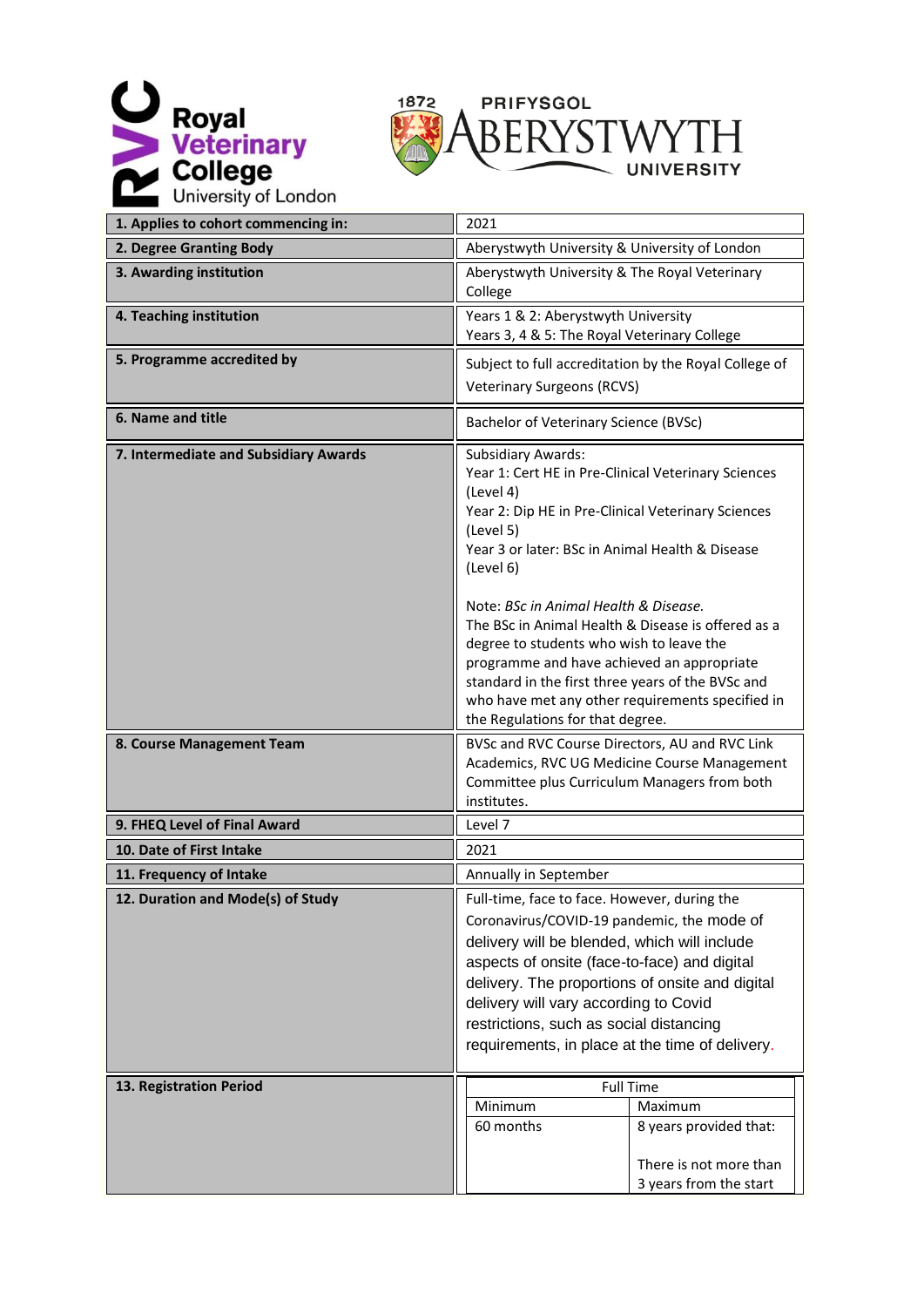|                                                                                                                                                                                                                                                                                                                                                                                                                                                                                                                                            | of the course to<br>completion of Years 1<br>& 2.<br>There is not more than<br>5 years from the start<br>of Year 3 until final<br>examination.                                                                                                                                                                      |  |
|--------------------------------------------------------------------------------------------------------------------------------------------------------------------------------------------------------------------------------------------------------------------------------------------------------------------------------------------------------------------------------------------------------------------------------------------------------------------------------------------------------------------------------------------|---------------------------------------------------------------------------------------------------------------------------------------------------------------------------------------------------------------------------------------------------------------------------------------------------------------------|--|
| 14. Timing of Examination Board meetings                                                                                                                                                                                                                                                                                                                                                                                                                                                                                                   | First Year BVSc: June/July                                                                                                                                                                                                                                                                                          |  |
|                                                                                                                                                                                                                                                                                                                                                                                                                                                                                                                                            | Second Year BVSc: June/July                                                                                                                                                                                                                                                                                         |  |
|                                                                                                                                                                                                                                                                                                                                                                                                                                                                                                                                            | Third year BVSc: September of fourth year                                                                                                                                                                                                                                                                           |  |
|                                                                                                                                                                                                                                                                                                                                                                                                                                                                                                                                            | Fourth year BVSc: n/a<br>Finals BVSc: May/June                                                                                                                                                                                                                                                                      |  |
| 15. Date of Last Periodic Review                                                                                                                                                                                                                                                                                                                                                                                                                                                                                                           | N/A                                                                                                                                                                                                                                                                                                                 |  |
| 16. Date of Next Periodic Review                                                                                                                                                                                                                                                                                                                                                                                                                                                                                                           | 2023 with RVC BVetMed                                                                                                                                                                                                                                                                                               |  |
| 17. Language of study and assessment                                                                                                                                                                                                                                                                                                                                                                                                                                                                                                       | English<br>In Years 1 and 2, students will be able to take their<br>assessments in Welsh if they wish and will have<br>tuition support in Welsh.                                                                                                                                                                    |  |
| 18. Entry Requirements                                                                                                                                                                                                                                                                                                                                                                                                                                                                                                                     | https://www.rvc.ac.uk/study/undergraduate/bache<br>lor-of-veterinary-science#tab-entry-requirements<br>and also outlined here:<br>https://www.aber.ac.uk/en/vet-sci/bvsc-<br>vet/#entry-requirements                                                                                                                |  |
| 19. UCAS code                                                                                                                                                                                                                                                                                                                                                                                                                                                                                                                              | D105 (five years)                                                                                                                                                                                                                                                                                                   |  |
| 20. HECoS Code                                                                                                                                                                                                                                                                                                                                                                                                                                                                                                                             | 101384 / 100531 (five years)                                                                                                                                                                                                                                                                                        |  |
| 21. Relevant QAA subject benchmark                                                                                                                                                                                                                                                                                                                                                                                                                                                                                                         | Veterinary Science (2019)                                                                                                                                                                                                                                                                                           |  |
| 22. Other External Reference Points                                                                                                                                                                                                                                                                                                                                                                                                                                                                                                        |                                                                                                                                                                                                                                                                                                                     |  |
| Veterinary Surgeons Act (1966)<br>i.<br>Report of the Committee of Enquiry into Veterinary Research ("Selborne") (1997)<br>ii.<br>QAA Benchmark Statement, Veterinary Science (2019)<br>iii.<br>Veterinary Education and Training: a Framework for 2010 and beyond. (RCVS, 2002)<br>iv.<br>EU Directive 2005/36/EC (2005), as amended by Directive 2013/55/EU (2013)<br>٧.<br>RCVS standards and procedures for the accreditation of veterinary degrees, incl RCVS Day One<br>vi.<br>Competences & RCVS EMS Policy and Guidance (Feb 2015) |                                                                                                                                                                                                                                                                                                                     |  |
| 23. Aims of programme                                                                                                                                                                                                                                                                                                                                                                                                                                                                                                                      |                                                                                                                                                                                                                                                                                                                     |  |
| of all aspects of the veterinary profession.<br>To provide a learning environment that appreciates diversity, promotes excellence in learning and<br>٠<br>teaching, and embeds a desire for life-long learning<br>To satisfy the requirements determined by the Royal College of Veterinary Surgeons                                                                                                                                                                                                                                       | To develop the knowledge, skills and attributes to promote and enhance animal health and welfare,<br>and public health through scholarship, scientific and professional endeavour, and veterinary practice<br>To equip students with the knowledge, skills and attributes to meet the current and future challenges |  |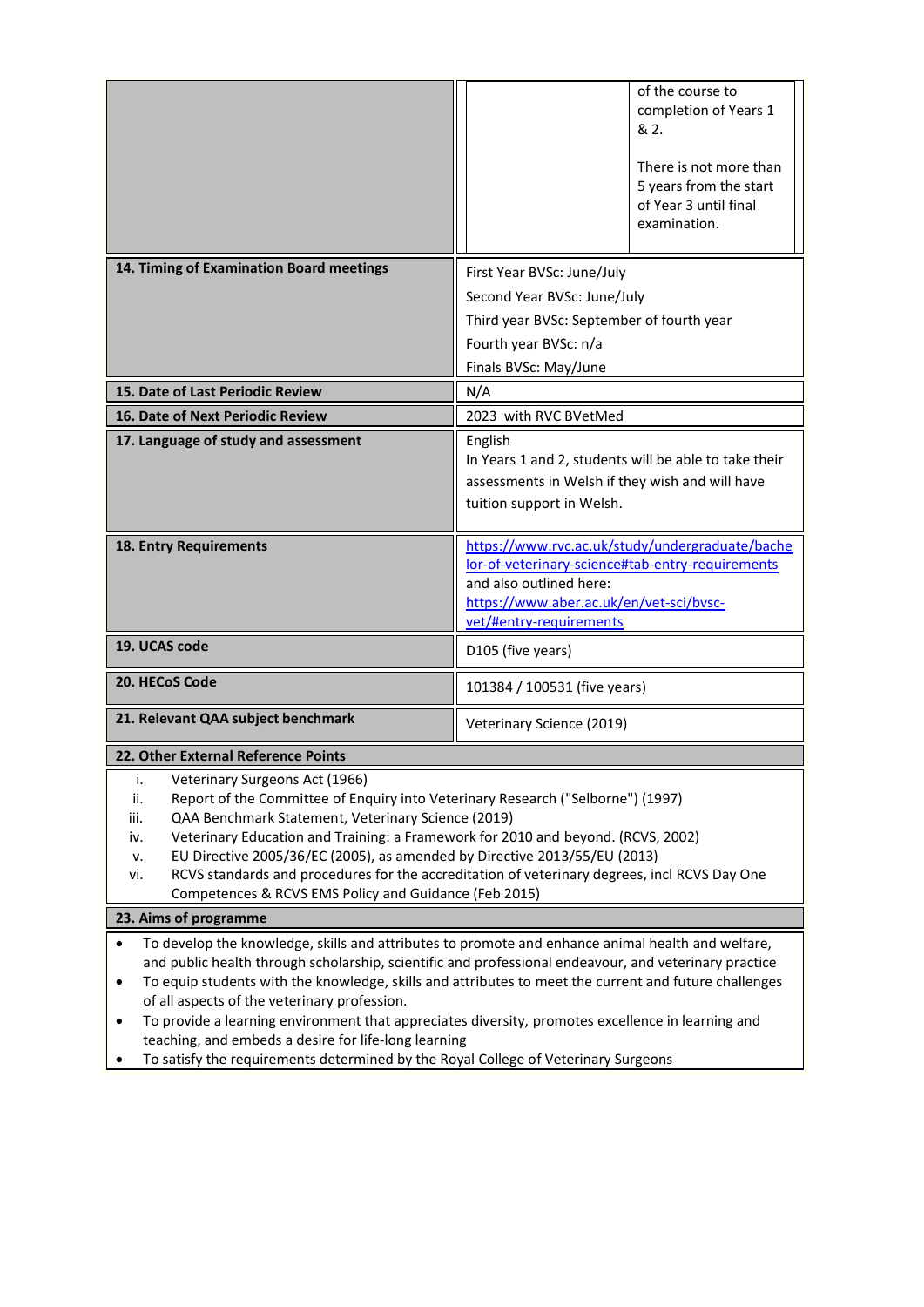**24. Overall Programme Level Learning Outcomes - the programme offers opportunities for students to achieve and demonstrate the following learning outcomes. Learning outcomes should be specified for all intermediate awards as well as for the terminal award.**

| At the time of graduation students should, to a<br>standard appropriate for a new veterinary<br>graduate, be able to:                                                                                                                                                  | Strands/Modules in which each learning outcome<br>will be developed and assessed:                                                                                                                                                                                                                                                                          |  |  |
|------------------------------------------------------------------------------------------------------------------------------------------------------------------------------------------------------------------------------------------------------------------------|------------------------------------------------------------------------------------------------------------------------------------------------------------------------------------------------------------------------------------------------------------------------------------------------------------------------------------------------------------|--|--|
| Describe the normal structure and function of<br>animals including principles of homeostasis and<br>explain the aetiology, pathophysiology and<br>pathogenesis of common diseases that affect<br>them.                                                                 | Integrated course so developed and assessed in all<br>strands. Year 1 and 2 are taught and assessed in<br>modules. Year 3 onwards, an integrated assessment<br>takes place on a yearly basis, not on a module or<br>strand basis.                                                                                                                          |  |  |
| Explain the key components that constitute<br>primary and preventative healthcare and advise<br>on, and implement, recommended prophylaxis,<br>nutrition and husbandry programmes in order to<br>improve animal care, prevent disease and<br>inform client education.  | Integrated course so developed and assessed in all<br>modules or strands. Integrated assessment is on a<br>yearly basis, not strand basis.                                                                                                                                                                                                                 |  |  |
| Advise on animal management and welfare, and<br>safeguard human, animal and environmental<br>health (One Health); including principles of<br>biosecurity, food safety, risk assessment &<br>mitigation, zoonosis and surveillance.                                     | PMPVH, Clinical rotations.                                                                                                                                                                                                                                                                                                                                 |  |  |
| Recognise, prevent and diagnose diseases and<br>disorders of animals. Be able to select and<br>interpret appropriate diagnostic tests and<br>formulate a treatment plan; considering pain<br>management, client financial status & patient<br>referral when indicated. | Integrated course so developed and assessed in all<br>modules or strands. Integrated assessment is on a<br>yearly basis, not strand basis.                                                                                                                                                                                                                 |  |  |
| Develop sound clinical reasoning skills including<br>a logical problem solving approach in order to<br>effectively solve clinical problems and make<br>decisions.                                                                                                      | Integrated course so developed and assessed in all<br>strands. Integrated assessment is on a yearly basis,<br>not strand basis. Specifically taught in Principles of<br>Science and Clinical rotations.                                                                                                                                                    |  |  |
| Demonstrate technical and procedural<br>competence                                                                                                                                                                                                                     | Clinical skills centre (Principles of Science<br>practicals), PMPVH practicals, Animal Husbandry<br>practicals, Clinical rotations                                                                                                                                                                                                                         |  |  |
| Apply scientific principles, method and<br>knowledge to clinical practice and research.<br>Proficiently search for and critically analyse<br>literature and use evidence-based medicine to<br>influence clinical decision-making.                                      | Taught in Professional Studies and Evidence-Based<br>Medicine modules in years 1 &2 and the<br>Scholarship and Evidence-Based Medicine strand in<br>year 3 Additionally this is an integrated course so<br>this is developed and assessed in all strands.<br>Integrated assessment is on a yearly basis, not<br>strand basis. Research Project (year 4/5). |  |  |
| Explain how knowledge of the veterinary<br>business environment influences the practice,<br>its team, its clients, marketing and financial<br>management                                                                                                               | Professional Studies Strand, some clinical rotations                                                                                                                                                                                                                                                                                                       |  |  |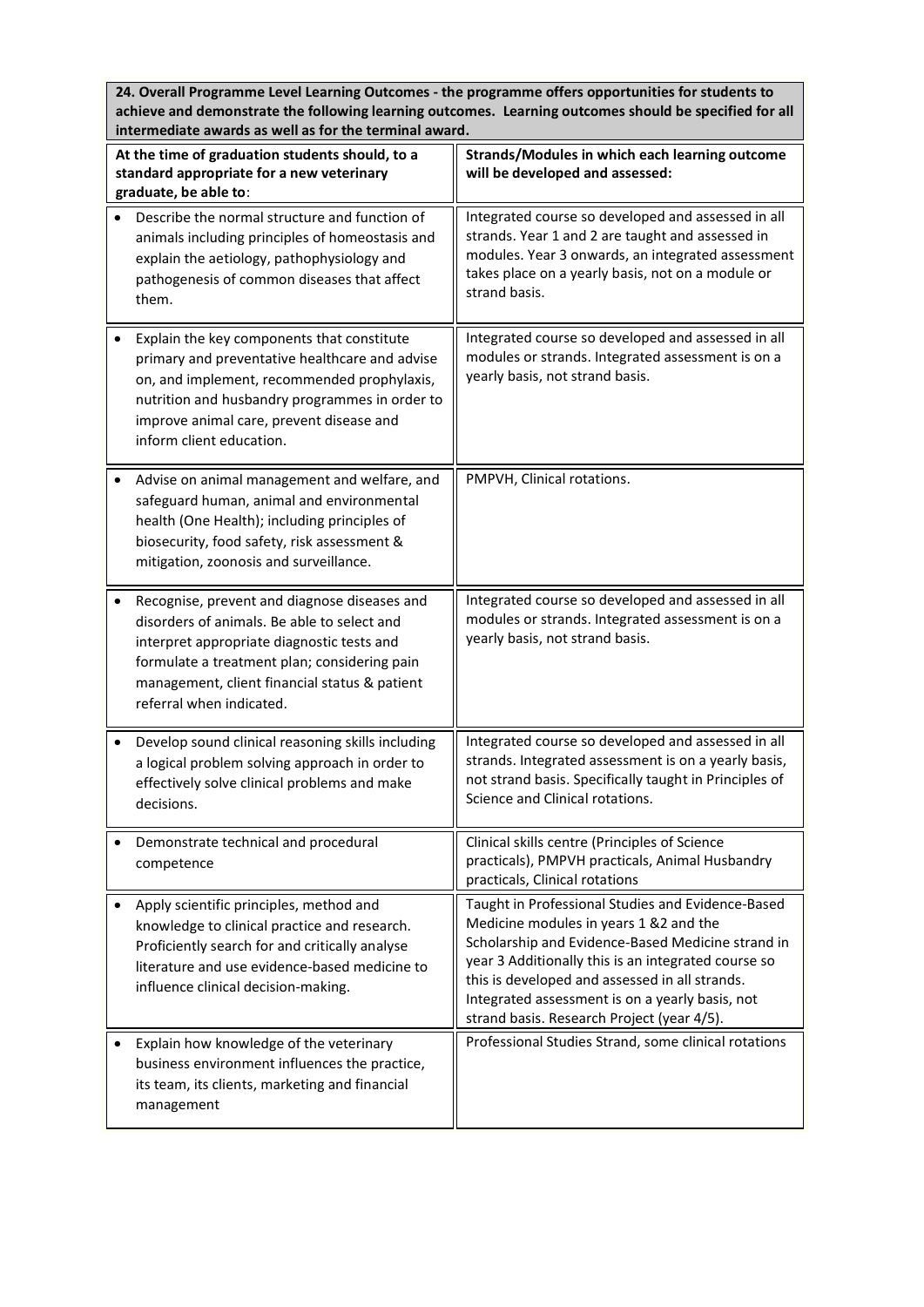| Communicate effectively with the public,<br>colleagues and other professionals both verbally<br>and in writing; including constructing and<br>updating clinical records and correspondence,<br>using appropriate terminology for the audience<br>concerned. | Professional studies strand, clinical rotations                                                                                                                                                                |  |
|-------------------------------------------------------------------------------------------------------------------------------------------------------------------------------------------------------------------------------------------------------------|----------------------------------------------------------------------------------------------------------------------------------------------------------------------------------------------------------------|--|
| Explain the principles and behaviours that<br>underpin professionalism, teamwork and ethical<br>decision-making (judgement) and apply these in<br>a veterinary setting.                                                                                     | Professional studies strand, clinical rotations                                                                                                                                                                |  |
| Engage in life-long learning and self-reflection to<br>improve overall competence. Recognise<br>professional limits and seek support when<br>needed.                                                                                                        | Integrated course so developed and assessed in all<br>strands. Integrated assessment is on a yearly basis,<br>not strand basis.                                                                                |  |
| Be able to cope with incomplete information<br>and effectively use information services and<br>information technology.                                                                                                                                      | Integrated course so developed and assessed in all<br>strands. Integrated assessment is on a yearly basis,<br>not strand basis.                                                                                |  |
| Explain fundamental scientific, pharmacological<br>$\bullet$<br>and medical principles that underpin veterinary<br>medicine                                                                                                                                 | Integrated course so developed and assessed in all<br>strands. Integrated assessment is on a yearly basis,<br>not strand basis.                                                                                |  |
| Use the principles of anaesthesia to suggest and<br>safely perform an anaesthetic plan, from<br>carrying out an anaesthetic risk assessment<br>through to patient recovery.                                                                                 | Principles of Science Strand, Clinical rotations                                                                                                                                                               |  |
| Understand the relationship between<br>productivity, production systems and economics                                                                                                                                                                       | PMVPH strand, Clinical rotations                                                                                                                                                                               |  |
| 25. Teaching/learning methods                                                                                                                                                                                                                               | Approximate total number of hours (BVSc)<br>These figures may differ during the COVID-19<br>pandemic                                                                                                           |  |
| Lectures                                                                                                                                                                                                                                                    | 787                                                                                                                                                                                                            |  |
| <b>Practical Classes</b>                                                                                                                                                                                                                                    | 135                                                                                                                                                                                                            |  |
| <b>Clinical Rotations</b>                                                                                                                                                                                                                                   | 28 weeks (not possible to specify hours)                                                                                                                                                                       |  |
| Tutorials/Seminars                                                                                                                                                                                                                                          | Year 1 - 21<br><b>Year 2 - 8</b><br>Year $3 = 6$ hours (2x1hr pastoral tutorials per term)<br>Years 4 & 5 will have regular group on-campus<br>teaching during Intra-Mural Rotations                           |  |
| <b>Directed Learning Sessions</b>                                                                                                                                                                                                                           | 163                                                                                                                                                                                                            |  |
| 26. Assessment methods                                                                                                                                                                                                                                      | Percentage of total assessment load                                                                                                                                                                            |  |
| Coursework/Oral Examination                                                                                                                                                                                                                                 | Year 1 - 40%<br>Year 2 - 40%<br>Year $3 - 20%$<br>Year $4-0%$<br>Year 5 - Research Project 2 is a standalone piece of<br>course work (Finals Part III) but is not a defined<br>percentage of Finals assessment |  |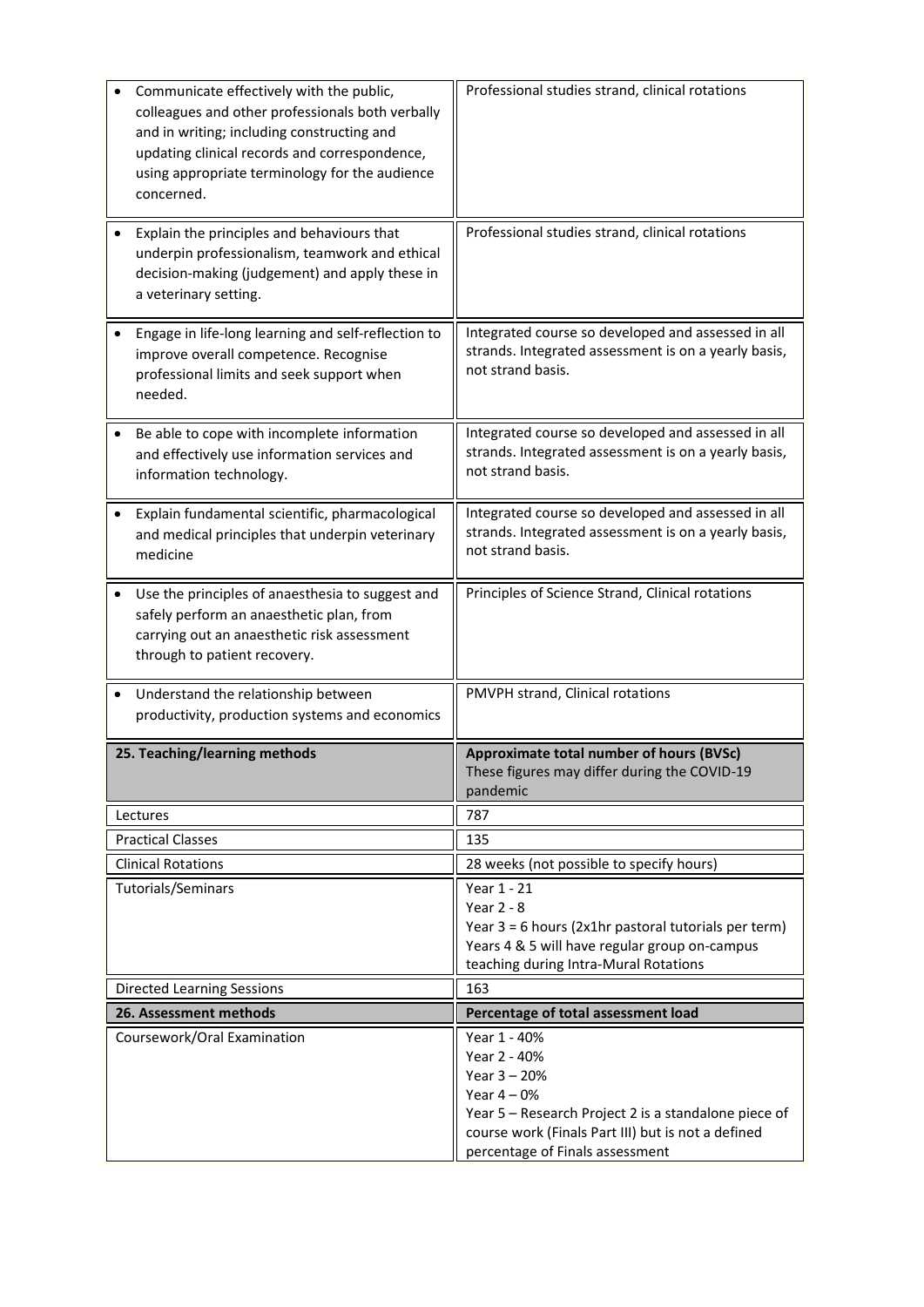| <b>Written Exams</b> | Year 1 – 60%                                          |
|----------------------|-------------------------------------------------------|
|                      | Year $2 - 60%$                                        |
|                      |                                                       |
|                      | Year 3 - 80%                                          |
|                      | Year $4 - n/a$                                        |
|                      | Final year - not possible to calculate as "Finals" is |
|                      | split into 3 parts as follows:                        |
|                      | Part 1 includes IMR, EMS, OSCEs and DOPS.             |
|                      | Part 2 Finals is the written exam.                    |
|                      | Part 3 is the Research Project 2 (RP2).               |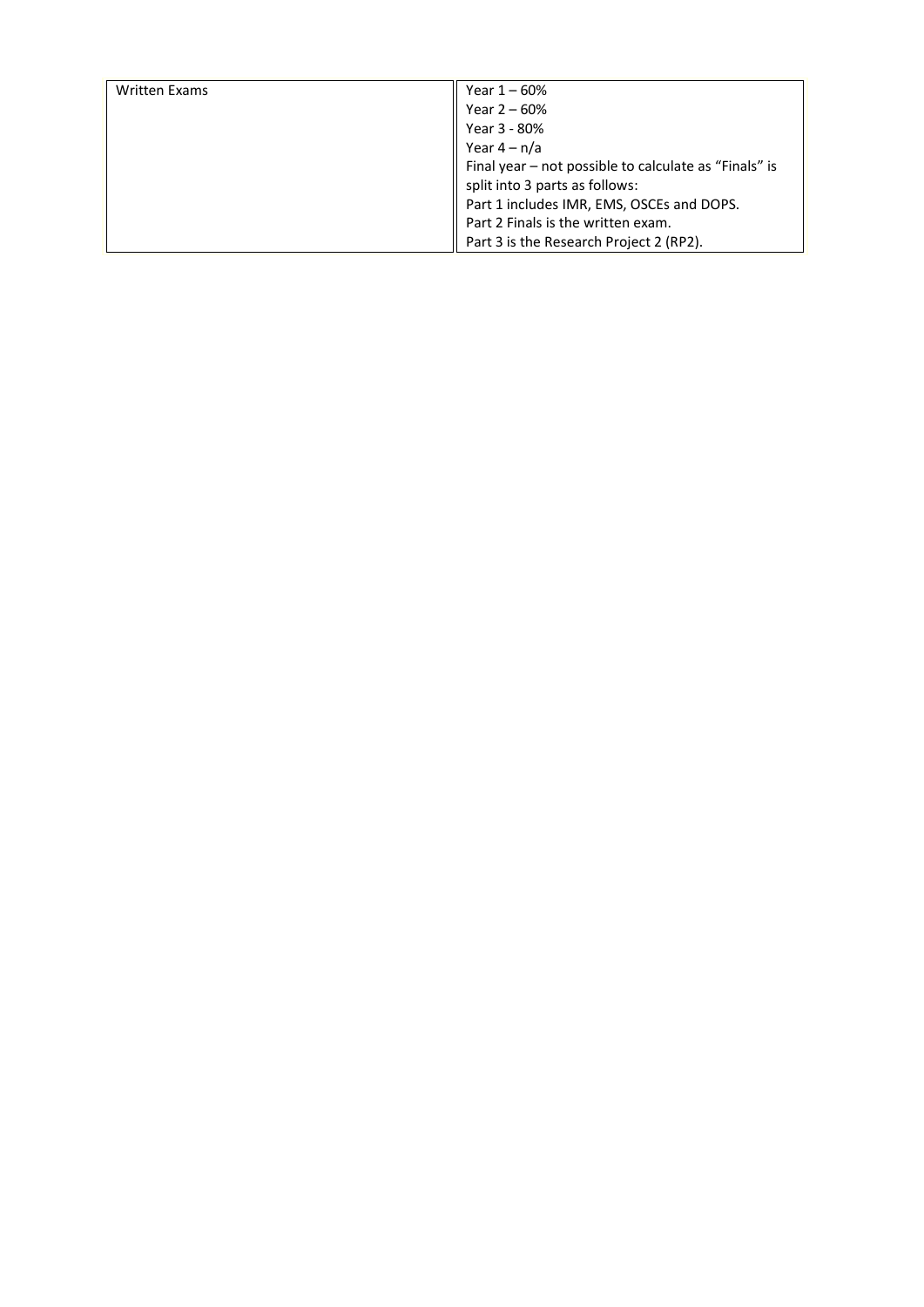| Work-Based Assessment on Rotations               | Continuous assessment in the clinical<br>environment in the areas of professional                                                                                                                                                                       |  |  |
|--------------------------------------------------|---------------------------------------------------------------------------------------------------------------------------------------------------------------------------------------------------------------------------------------------------------|--|--|
|                                                  | activity, practical skills and clinical reasoning                                                                                                                                                                                                       |  |  |
|                                                  | and application of knowledge.<br>Competencies are assessed in each rotations                                                                                                                                                                            |  |  |
|                                                  | and students must achieve competence by                                                                                                                                                                                                                 |  |  |
|                                                  | the end of rotations<br>Practical skills are also assessed by Direct<br>٠                                                                                                                                                                               |  |  |
|                                                  | <b>Observations of Practical Skills assessment</b>                                                                                                                                                                                                      |  |  |
|                                                  | Assessment of Learning Objectives will take<br>place during rotations as is done on Intramural<br>Rotation of BVetMed:                                                                                                                                  |  |  |
|                                                  | Students performance will be assessed on each<br>rotation.                                                                                                                                                                                              |  |  |
|                                                  | Students will be assessed in the following<br>categories                                                                                                                                                                                                |  |  |
|                                                  | <b>Professional Activity</b><br>$\bullet$                                                                                                                                                                                                               |  |  |
|                                                  | <b>Practical Skills</b><br>$\bullet$                                                                                                                                                                                                                    |  |  |
|                                                  | <b>Clinical Reasoning and application of</b><br>$\bullet$<br>Knowledge                                                                                                                                                                                  |  |  |
|                                                  | A student will obtain one of the following grades                                                                                                                                                                                                       |  |  |
|                                                  | in each category<br>Pass                                                                                                                                                                                                                                |  |  |
|                                                  | Fail                                                                                                                                                                                                                                                    |  |  |
|                                                  | Students receiving one or more "Fail" in any<br>rotation assessment will also be considered to                                                                                                                                                          |  |  |
|                                                  | have failed that assessment. All core rotation<br>assessments must be passed before a student                                                                                                                                                           |  |  |
|                                                  | can proceed to take BVetMed finals                                                                                                                                                                                                                      |  |  |
|                                                  | examinations.<br><b>Cause for Concern</b>                                                                                                                                                                                                               |  |  |
|                                                  |                                                                                                                                                                                                                                                         |  |  |
|                                                  | If the clinical team have concerns regarding the<br>overall performance of a student, but do not                                                                                                                                                        |  |  |
|                                                  | feel these concerns warrant a fail grade in any of                                                                                                                                                                                                      |  |  |
|                                                  | the three disciplines, they are at liberty to<br>record a "Cause for Concern" notification.                                                                                                                                                             |  |  |
|                                                  |                                                                                                                                                                                                                                                         |  |  |
|                                                  | Students will also be formally assessed in 14<br>competencies during the period of rotations and                                                                                                                                                        |  |  |
|                                                  | must achieve competence by the time of<br>completion of the rotation cycle.<br><b>Direct Observation of Procedural Skills (DOPS)</b>                                                                                                                    |  |  |
|                                                  |                                                                                                                                                                                                                                                         |  |  |
| An overall result of "Competent" will be awarded |                                                                                                                                                                                                                                                         |  |  |
|                                                  | for an individual DOPS assessment when a student<br>has gained no more than one 'Borderline Expected<br>Competency' grade (BLEC) for any assessment<br>component, with all others graded as competent. If<br>a student gains a grade of 'Below Expected |  |  |
|                                                  |                                                                                                                                                                                                                                                         |  |  |
|                                                  |                                                                                                                                                                                                                                                         |  |  |
|                                                  | Competency' (BEC) or gains two 'Borderline                                                                                                                                                                                                              |  |  |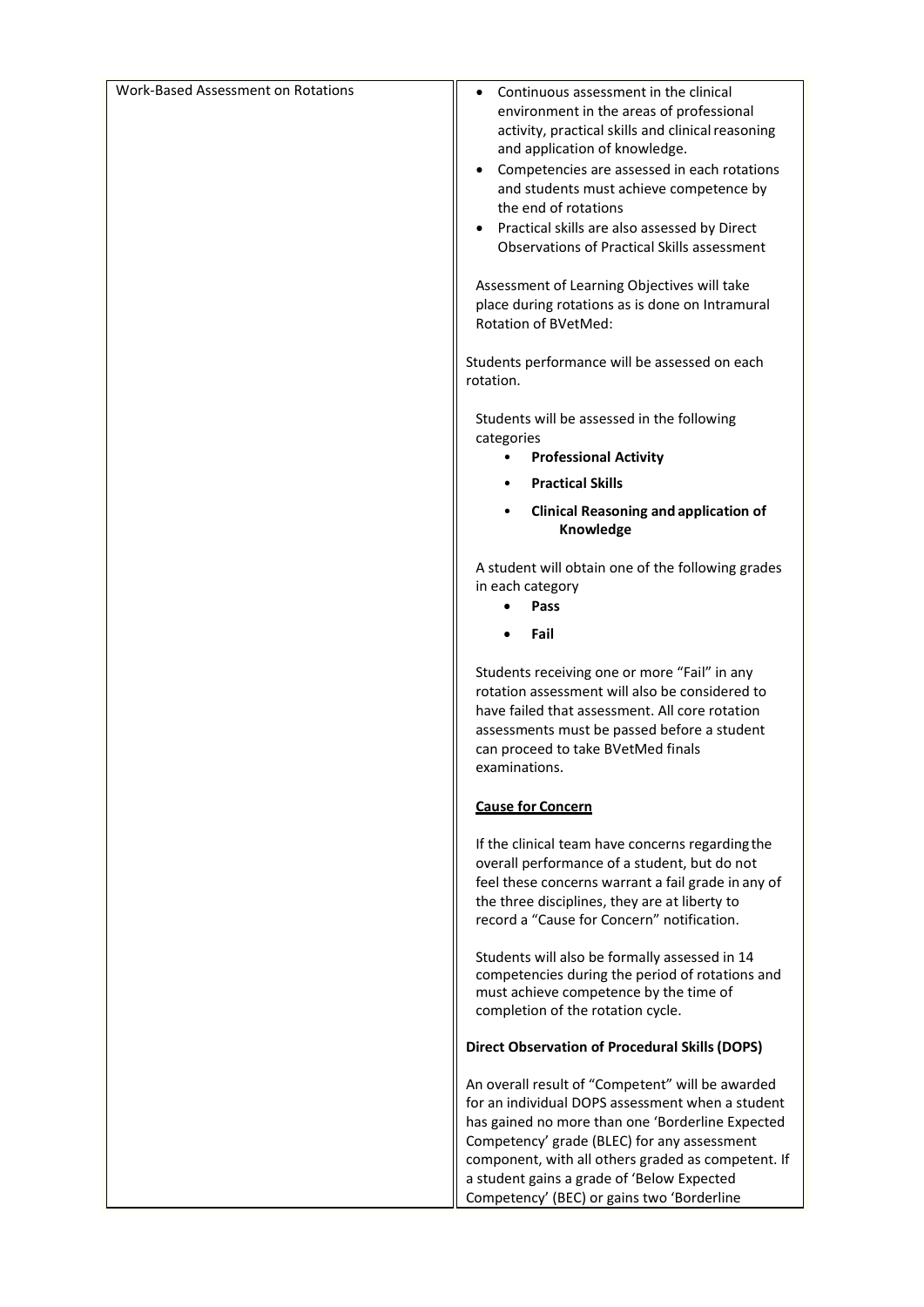| $\parallel$ Expected Competency' grades within a DOPS |
|-------------------------------------------------------|
| assessment, an overall result of "Not Yet"            |
| Competent" will be awarded.                           |

## **27. Feedback**

Describe how and when students will receive feedback, individually or collectively, on their progress in the course overall

In each module (Years 1 and 2) or strand (Year 3), various formative feedback opportunities are available throughout – these are detailed in module/strand outlines. They include formative online questions and answers, group sessions with questions and answers, feedback to the year group about exam performance, feedback to individual students about exam performance (at the student's request). Students are encouraged to seek feedback from lecturers and tutors as needed during all small group learning classes. Formative feedback is given continuously during each clinical rotation and formally at the end of each rotation.

**28. Programme structures and requirements, levels, modules, credits and awards**

|                           | <b>Module Title</b>                                         | <b>FHEQ</b><br>Level                                                                                                                      | Credits                                                            | Compulsory or<br>optional                                                                                                                                                                                                                |
|---------------------------|-------------------------------------------------------------|-------------------------------------------------------------------------------------------------------------------------------------------|--------------------------------------------------------------------|------------------------------------------------------------------------------------------------------------------------------------------------------------------------------------------------------------------------------------------|
| Year 1,<br>Semester 1 & 2 | Professional Studies and Evidence-<br><b>Based Medicine</b> | 4                                                                                                                                         | 20                                                                 | Core                                                                                                                                                                                                                                     |
| Year 1,<br>Semester 1 & 2 | Cardiovascular, Respiratory and<br>Locomotor Systems        | 4                                                                                                                                         | 20                                                                 | Core                                                                                                                                                                                                                                     |
| Year 1,<br>Semester 1 & 2 | Principles of Science                                       | 4                                                                                                                                         | 20                                                                 | Core                                                                                                                                                                                                                                     |
| Year 1,<br>Semester 1 & 2 | Animal Husbandry                                            | 4                                                                                                                                         | 30                                                                 | Core                                                                                                                                                                                                                                     |
| Year 1,<br>Semester 1 & 2 | Alimentary, Endocrine and<br><b>Urogenital Systems</b>      | 4                                                                                                                                         | 20                                                                 | Core                                                                                                                                                                                                                                     |
| Year 1,<br>Semester 1 & 2 | Neurology, Ophthalmology and<br><b>Special Senses</b>       | $\overline{\mathbf{4}}$                                                                                                                   | 10                                                                 | Core                                                                                                                                                                                                                                     |
| Year 2,<br>Semester 1 & 2 | Professional Studies and Evidence-<br><b>Based Medicine</b> | $\overline{5}$                                                                                                                            | 20                                                                 | Core                                                                                                                                                                                                                                     |
| Year 2,<br>Semester 1 & 2 | Cardiovascular, Respiratory and<br>Locomotor Systems        | 5                                                                                                                                         | 20                                                                 | Core                                                                                                                                                                                                                                     |
| Year 2,<br>Semester 1 & 2 | Principles of Science (inc. Skin and<br>Lymph)              | $\overline{5}$                                                                                                                            | 40                                                                 | Core                                                                                                                                                                                                                                     |
| Year 2,<br>Semester 1 & 2 | Alimentary, Endocrine and<br><b>Urogenital Systems</b>      | $\overline{5}$                                                                                                                            | 30                                                                 | Core                                                                                                                                                                                                                                     |
| Year 2,<br>Semester 1 & 2 | Population Medicine and Veterinary<br><b>Public Health</b>  | 5                                                                                                                                         | 10                                                                 | Core                                                                                                                                                                                                                                     |
| Years 3-5                 | medicine#tab-study                                          | Please visit the Study pages of the RVC website for further details:<br>https://www.rvc.ac.uk/study/undergraduate/bachelor-of-veterinary- |                                                                    |                                                                                                                                                                                                                                          |
|                           | 29. Work Placement Requirements or Opportunities            | comprising:<br>operation                                                                                                                  | • 2 weeks on a dairy cattle farm<br>• 2 weeks of equine experience | <b>Animal Husbandry Extra Mural Studies</b><br>Students must complete 12 weeks of<br>Animal Husbandry Extra Mural Studies<br>before entry to Year 3 of the course,<br>• 2 weeks on a lambing enterprise<br>· 2 weeks at a commercial pig |